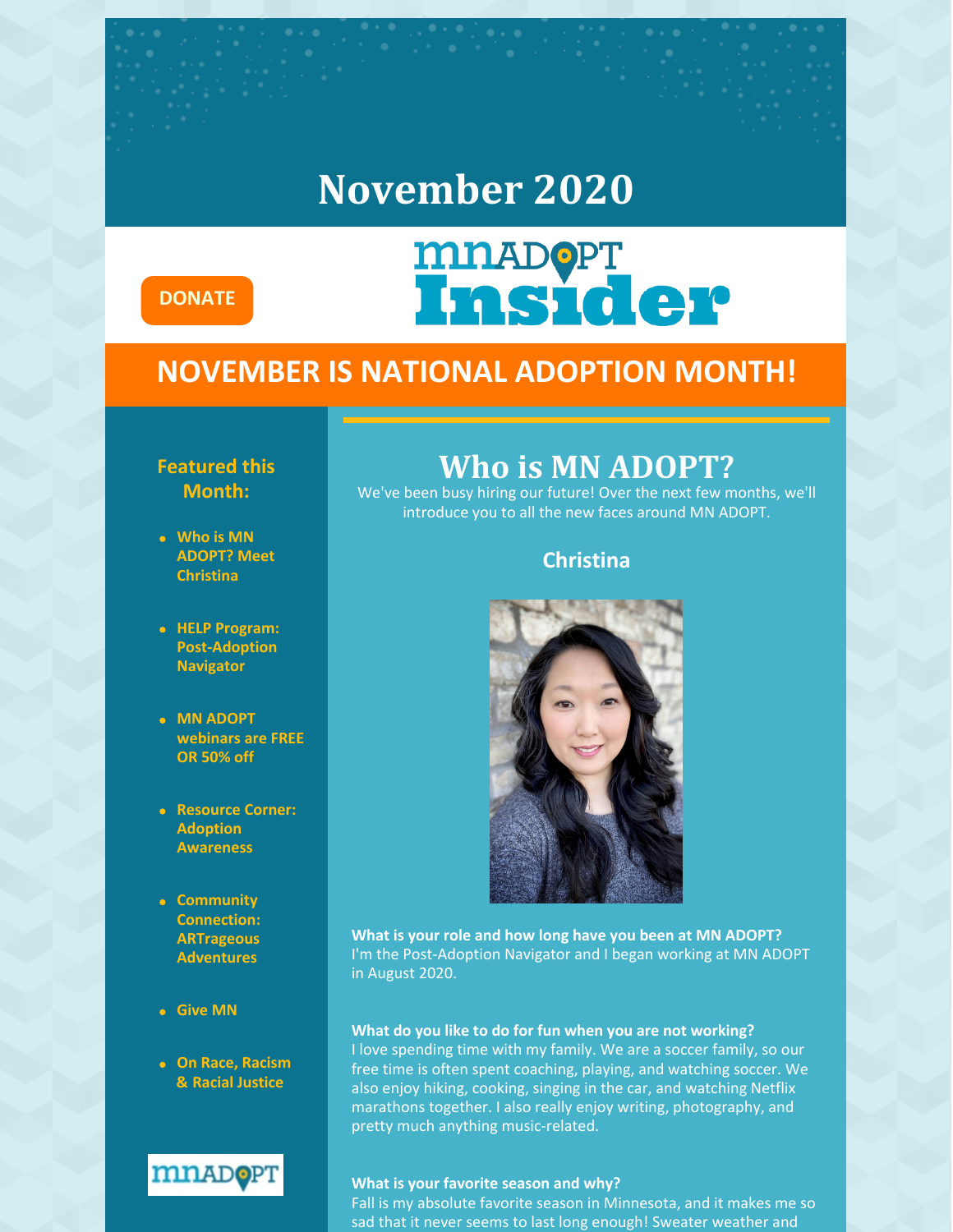# **Program Highlight**



The **HELP Post-Adoption Navigator Program** is a free service that is available to any family who has adopted a child from Minnesota foster care within the past 12 months.

The primary goal of the HELP Post-Adoption Navigator Program is to connect newly adoptive families with post-adoption resources and supports available in Minnesota and help address questions families may have throughout their first year following finalization.

Please contact the HELP Post-Adoption Navigator at 612-746-5139 or HELPnavigator@mnadopt.org.

**[Complete](https://www.mnadopt.org/pan-contact-form/) the Online Contact Form**

# **MN ADOPT Education Program**

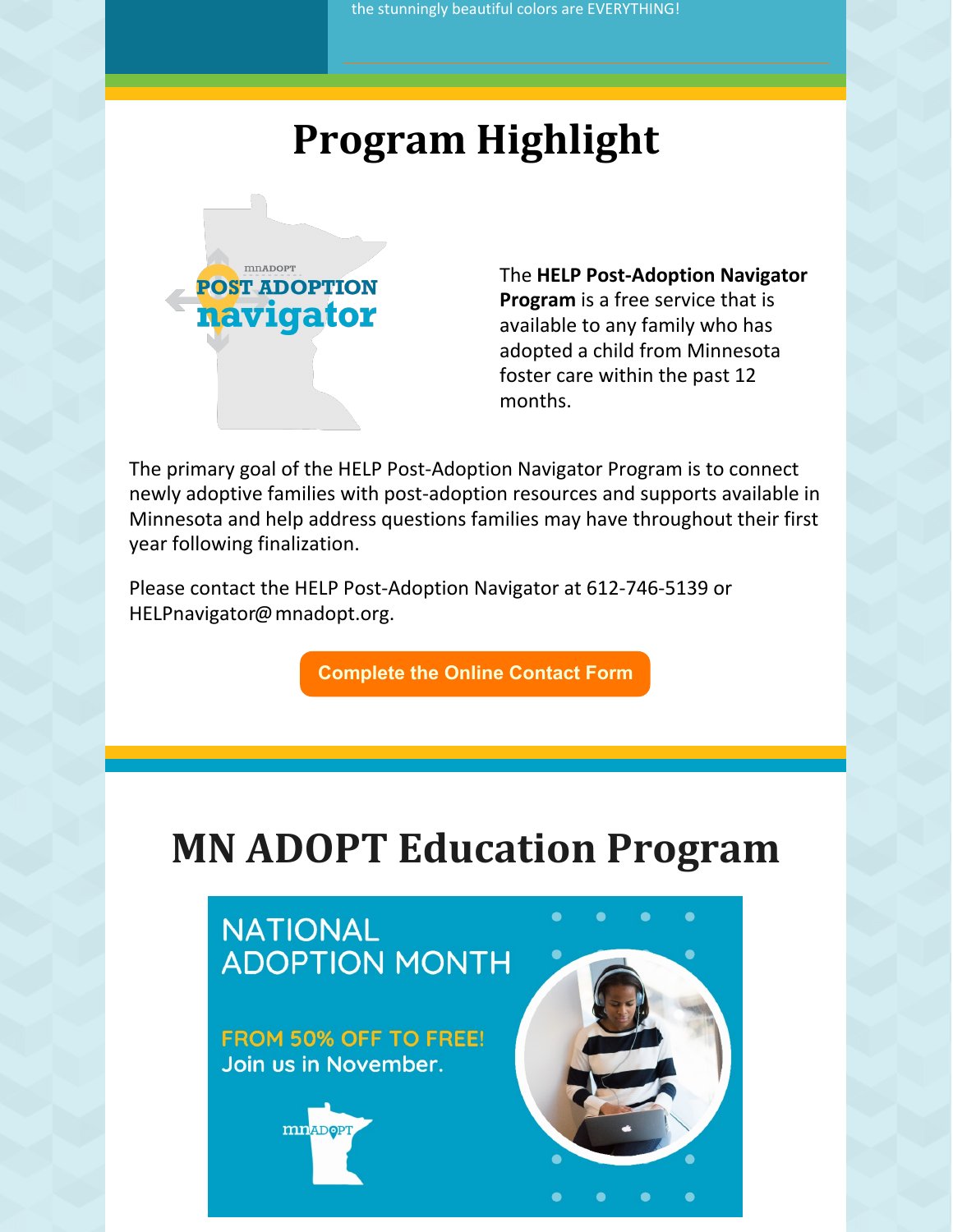### **Join in on one or more of our webinars in November. 50% off or FREE**

**50% off webinars:**

**Collaborative Problem Solving** Thursday 11/5 & 11/12 6-8 PM **CODE: Col%5PS**

**Supporting Identity Development of Trans & Nonbinary Youth** Tuesday 11/17 6-8 PM **CODE: Enby50**

**A Peaceful Home Sunup to Sundown** Saturday 11/21 10:30-11:30 AM **Code: 1000Petals**

> **FIND YOUR NEXT [WEBINAR](https://education.mnadopt.org/v2/?c=events)**

# **Resource Corner**

### **Adoption Awareness**

#### **CIRCUS OF THE HEART IS HAPPENING NOW!**

Join us each day until November 20th as we kick off National Adoption Month!

Circus of the Heart is VIRTUAL this year. You will be able to access all

- Careful attention and thoughtfulness is important during the big changes that take place when a child transitions from foster care to an adoptive home. In this MN ADOPT [Webinar](https://www.mnadopt.org/product/20200624-webinar-transitioning-kids-from-foster-to-adoptive-homes/), Steve Lochen & Ann Kent (two HELP Vetted Therapists) provide their clinical insights on areas to focus on during this time.
- Child Welfare Information Gateway also has a document on Helping Your Child Transition from Foster Care to Adoption. Take a look [here!](https://www.childwelfare.gov/pubpdfs/f_transition.pdf)
- Many adopted children have to adjust to a new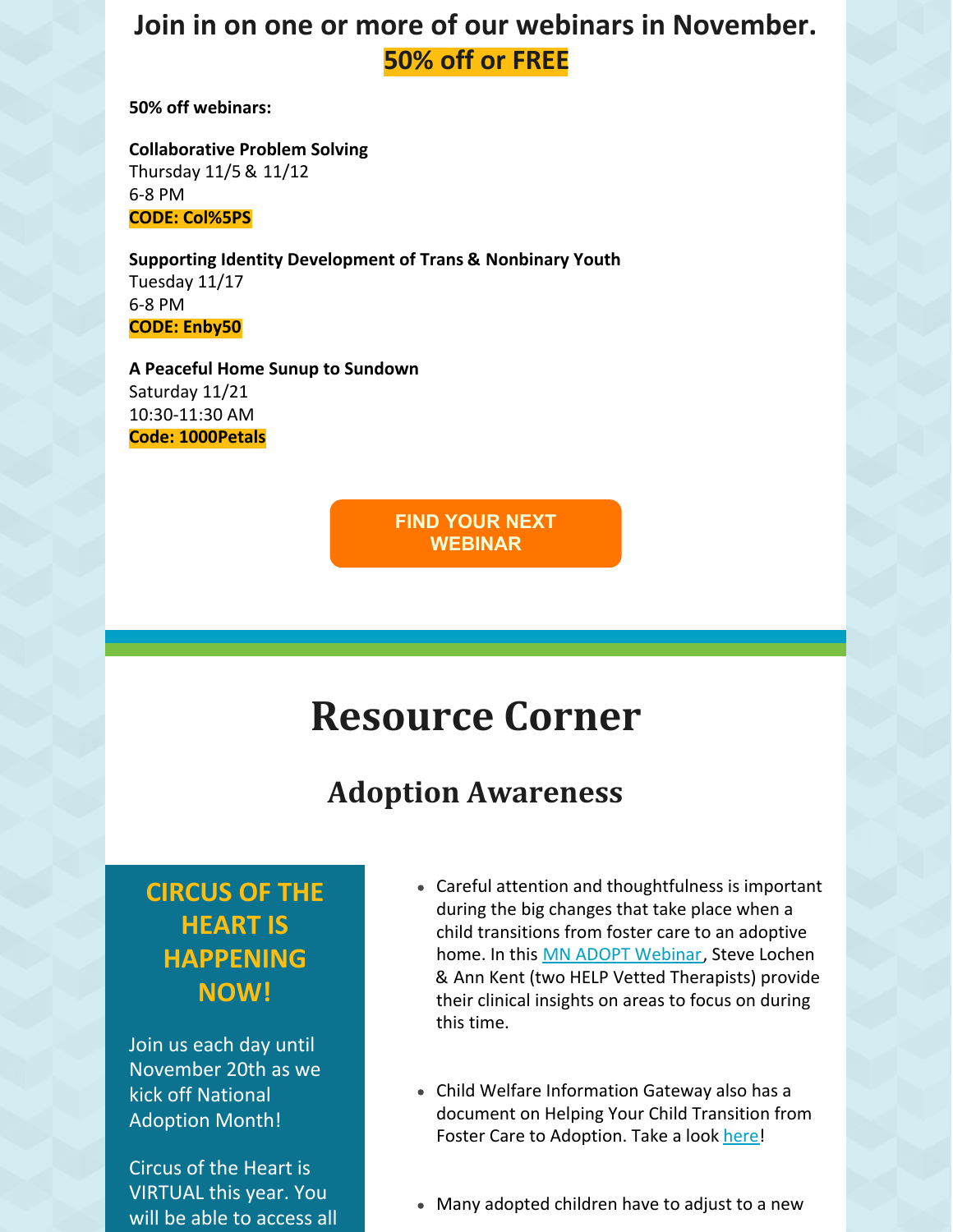of the events on our [Facebook](https://www.facebook.com/mnADOPT) page and our [website](https://www.mnadopt.org/about/events-news/coth2020/).



school as well as a new family. [Here](https://njarch.org/wpress/wp-content/uploads/2015/11/Adoption_Awareness_Schools.pdf) is a handout called Adoption Awareness in Schools that can be a helpful resource for families that have recently finalized.

For many adopted children it's important to maintain relationships with former caregivers, relatives, and community members. Child Welfare Information Gateway has a great [handout](https://www.childwelfare.gov/pubPDFs/factsheets_families_maintainrelationships.pdf) on such a topic.

# **Community Connections**



A very special thanks to ARTrageous Adventures, for putting together amazing art packets for Circus of the Heart.

Families who registered for Circus of the Heart received three special art activities to complete together - all thanks to ARTrageous Adventures!

**[Check](https://www.artrageousadventures.com/) out who they are and what they do**

### **Give to the Max Day**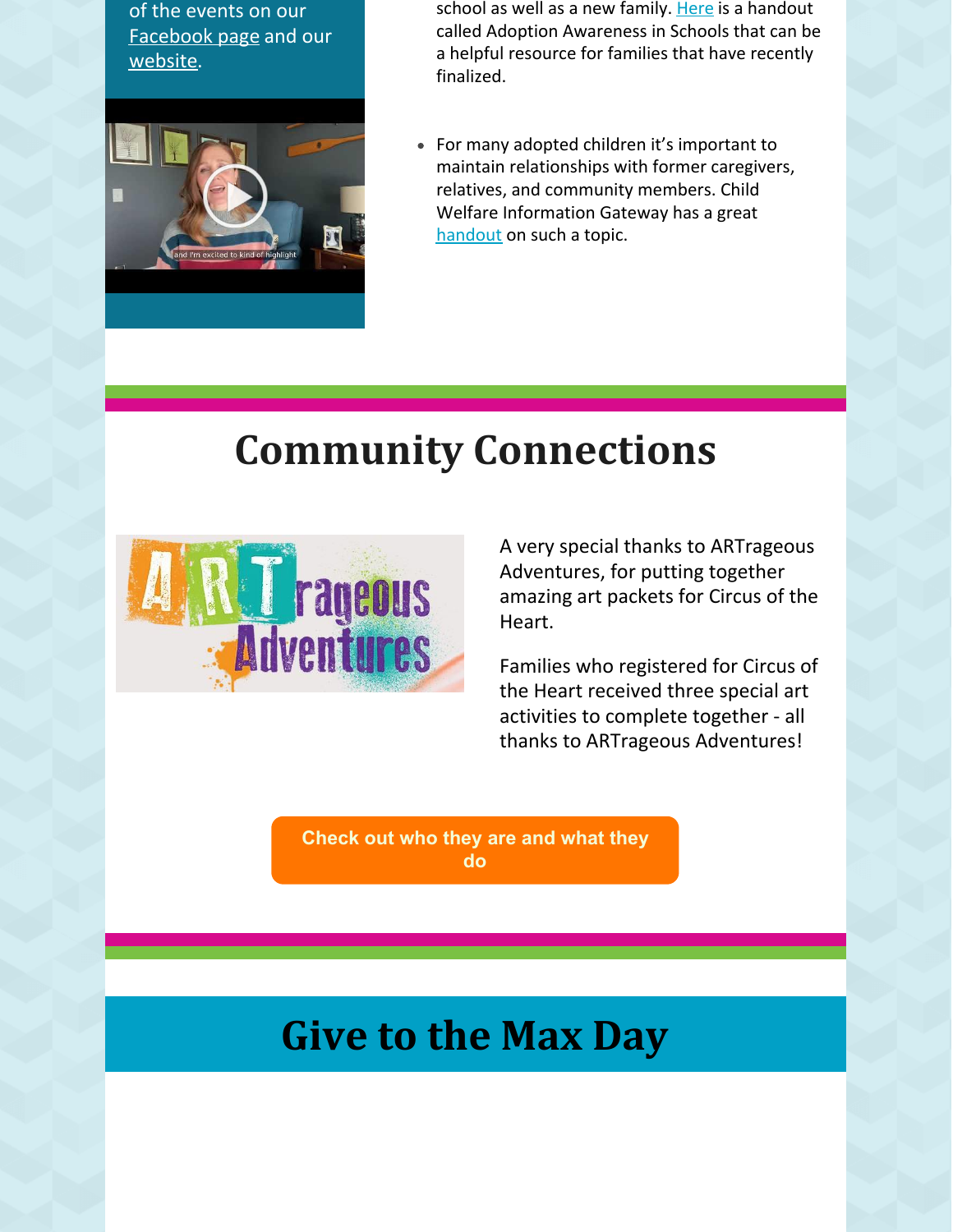

Did you know, today there are 733 children are in foster care in need of an immediate, permanent family. Please take a moment to check out our website and meet the Minnesota kids waiting for a home.

**[Meet](https://www.mnadopt.org/waiting-kids/) the Kids**

If you know of someone interested in adopting, please refer.

Financial support helps promote and support adoption of the waiting children in our community.



# **On Race, Racism and Racial Justice**

Discussion and experiences regarding race and racism will vary by family, and for some it can be a difficult and sensitive topic to discuss. Below are some resources to help you have meaningful and developmentally appropriate conversations with your children.

\_\_\_\_\_\_\_\_\_\_\_\_\_\_\_\_\_\_\_\_\_\_\_\_\_\_\_\_\_\_\_\_\_\_\_\_\_\_\_\_\_\_\_\_\_\_\_\_\_\_\_\_\_\_\_\_\_\_\_\_\_\_\_\_\_\_\_\_\_\_\_\_

#### **40 Ways to Increase Bi-Culturalism in Transracial Families** *Created by Robert O'Connor, MSW*

Transracial families can benefit from incorporating the adopted child's culture of origin into their homes. For transracial families, it is often a matter of bi-culturalism versus assimilation.

Does the adopted child assimilate into the dominant culture of the home environment, or does the home environment and resulting attitudes and lifestyle represent both the parent's culture and the child's culture of origin? Years of experience, both personal and professional suggest the latter.